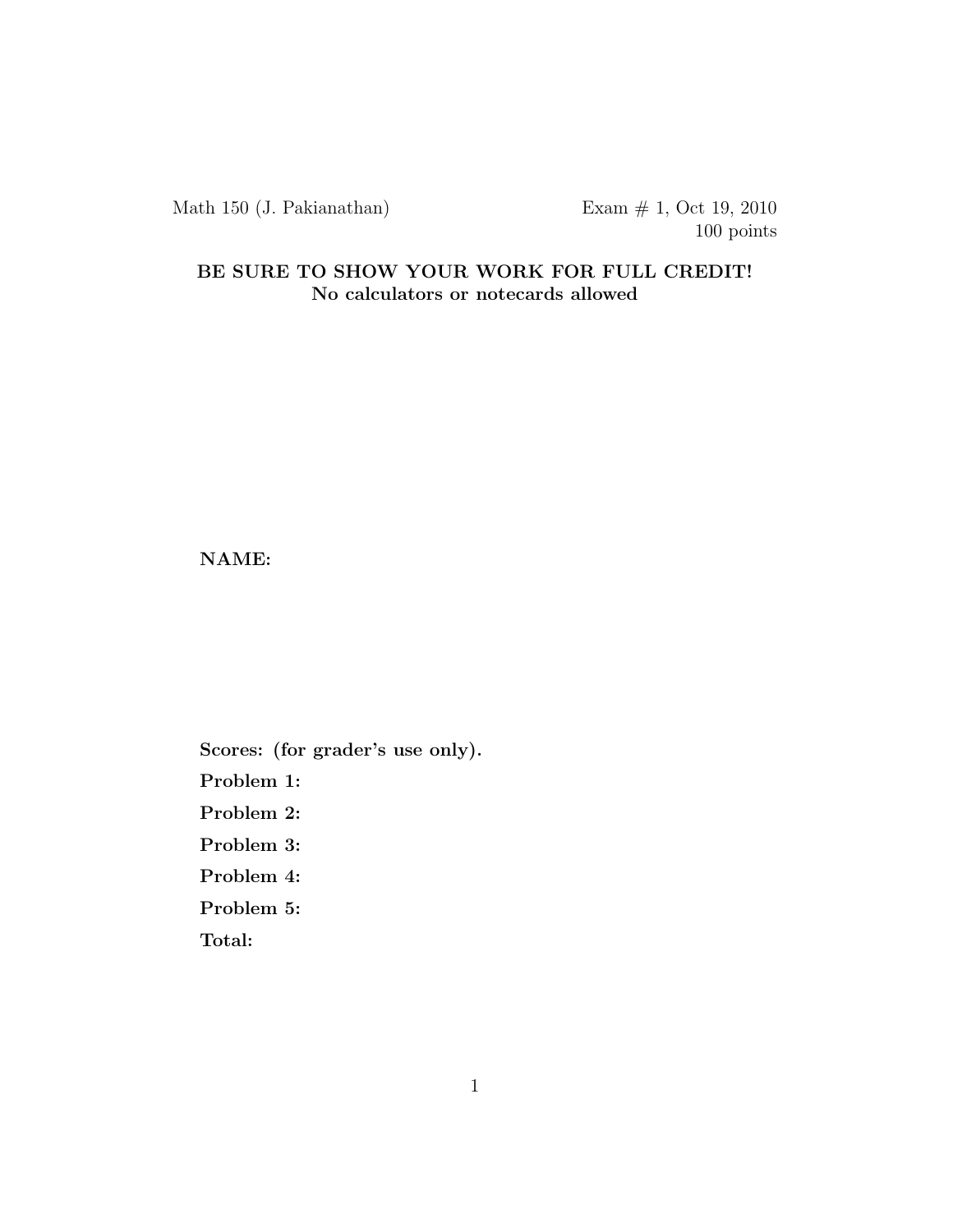[10 points](a) Make a truth table to display the truth values of the following compound proposition:

$$
[(q \wedge r) \vee \neg p] \rightarrow [(p \vee q) \wedge \neg r]
$$

Is it a tautology? Show all your work.

[10 points](b) Recall the following rules of inference: (Modus Ponens:)  $[p \wedge (p \rightarrow q)] \rightarrow q$ . (Modus Tollens:)  $[\neg q \land (p \rightarrow q)] \rightarrow \neg p$ . (Hypothetical Syllogism:)  $[(p \rightarrow q) \land (q \rightarrow r)] \rightarrow (p \rightarrow r)$ . (Disjunctive Syllogism:)  $[(p \lor q) \land (\neg q)] \to p$ .

Suppose you have the following hypothesis:

- (H1:) "All foods that are healthy to eat do not taste good."
- (H2:) "Tofu is healthy to eat."
- (H3:) "Jim only eats what tastes good."
- (H4:) "Jim eats cheeseburgers."

Explain how you can conclude that "Cheeseburgers are not healthy" and "Jim does not eat Tofu" from only the hypothesis and the basic rules of inference.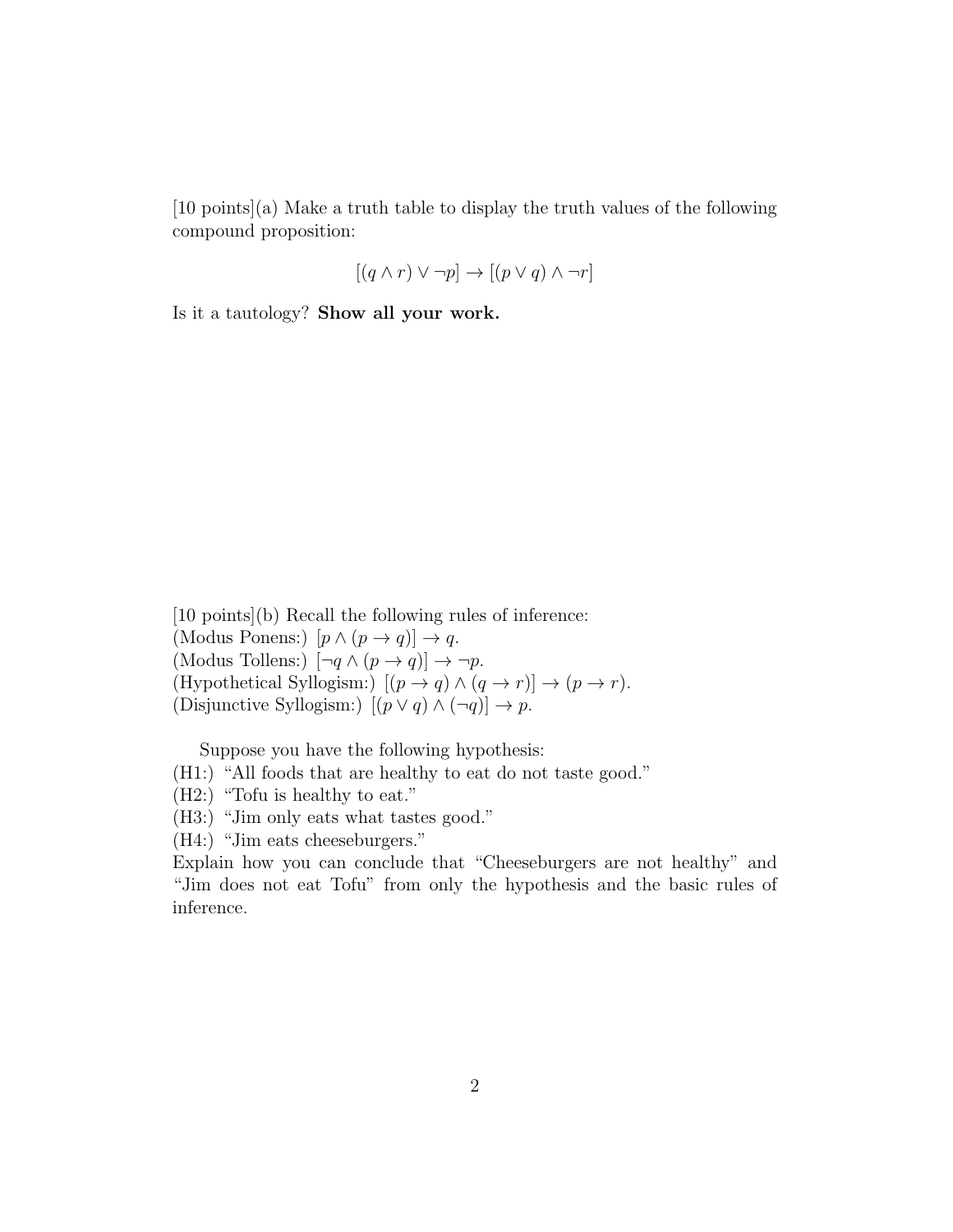2. (20 points) Determine the truth value of each of the following propositions if the universe of discourse for all variables is the set of integers, Z.

[4 points](a)  $\exists n (n^2 < 0)$ .

 $[4 \text{ points}](b) \exists m \forall n (mn = n).$ 

[4 points](c)  $\forall m \exists n (n^2 < m)$ .

 $[4 \text{ points}](d) \exists n \forall m (n^2 < m).$ 

[4 points](e) ∃m∃n((n + m = 4)  $\land$  (n - m = 1)).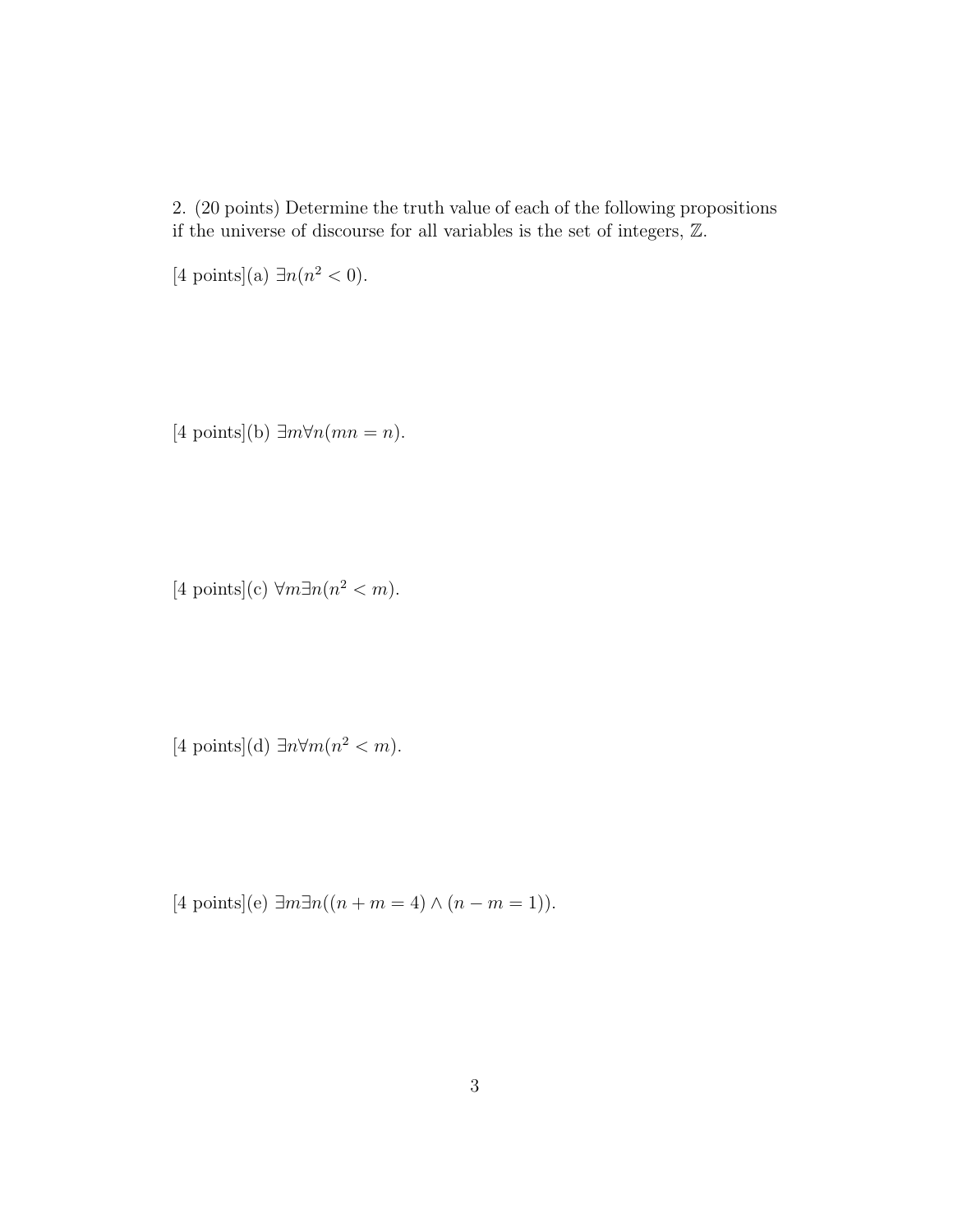3. (20 points) (a) The universal set for this problem will be  $U = \{1, 2, 3, 4, 5, 6, 7, 8, 9\}.$ Let  $A = \{1, 3, 5\}, B = \{3, 7, 8\}, C = \{5, 6\}.$ 

List the elements in each of the following sets:

[3 points](i)  $A \cap \overline{B}$ 

[3 points](ii)  $(A - C) \cup B$ 

[3 points](iii)  $B \times C$ 

[8 points](b) Write pseudocode for an algorithm which takes as input a list of distinct integers  $a_1, \ldots, a_n$  and outputs the **largest positive** integer on this list.

[3 points](c) Give a brief explanation in words of how the binary search algorithm searches for an input  $x$  in an ordered list of distinct integers. Be complete and precise enough so that an intelligent reader can carry out the algorithm in full with your explanation.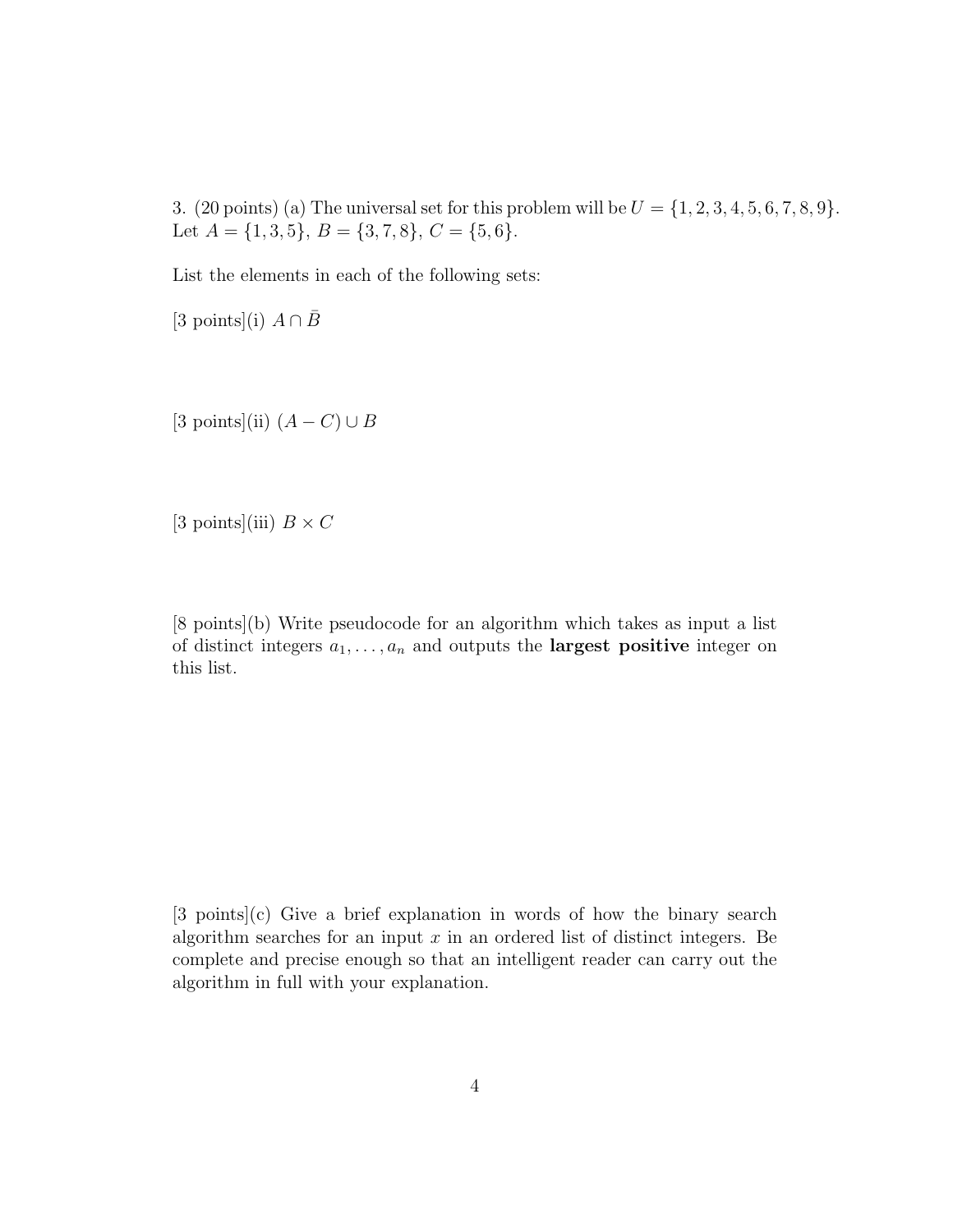4. (20 points) Find the smallest integer k such that each of the following functions is  $O(n^k)$ . Show enough work so that it can be understood how you arrived at your answer.

 $[7 \text{ points}](a)$   $(n^3 + n \log(n))(n^5 + 3n + 1) + (12n \log(n) + 10n)(n^4 + 3)$ 

[7 points](b) 
$$
\frac{n^7 \log(n)}{n^2 + 1}
$$

[6 points](c)  $1^{11} + 2^{11} + 3^{11} + 4^{11} + \cdots + n^{11}$